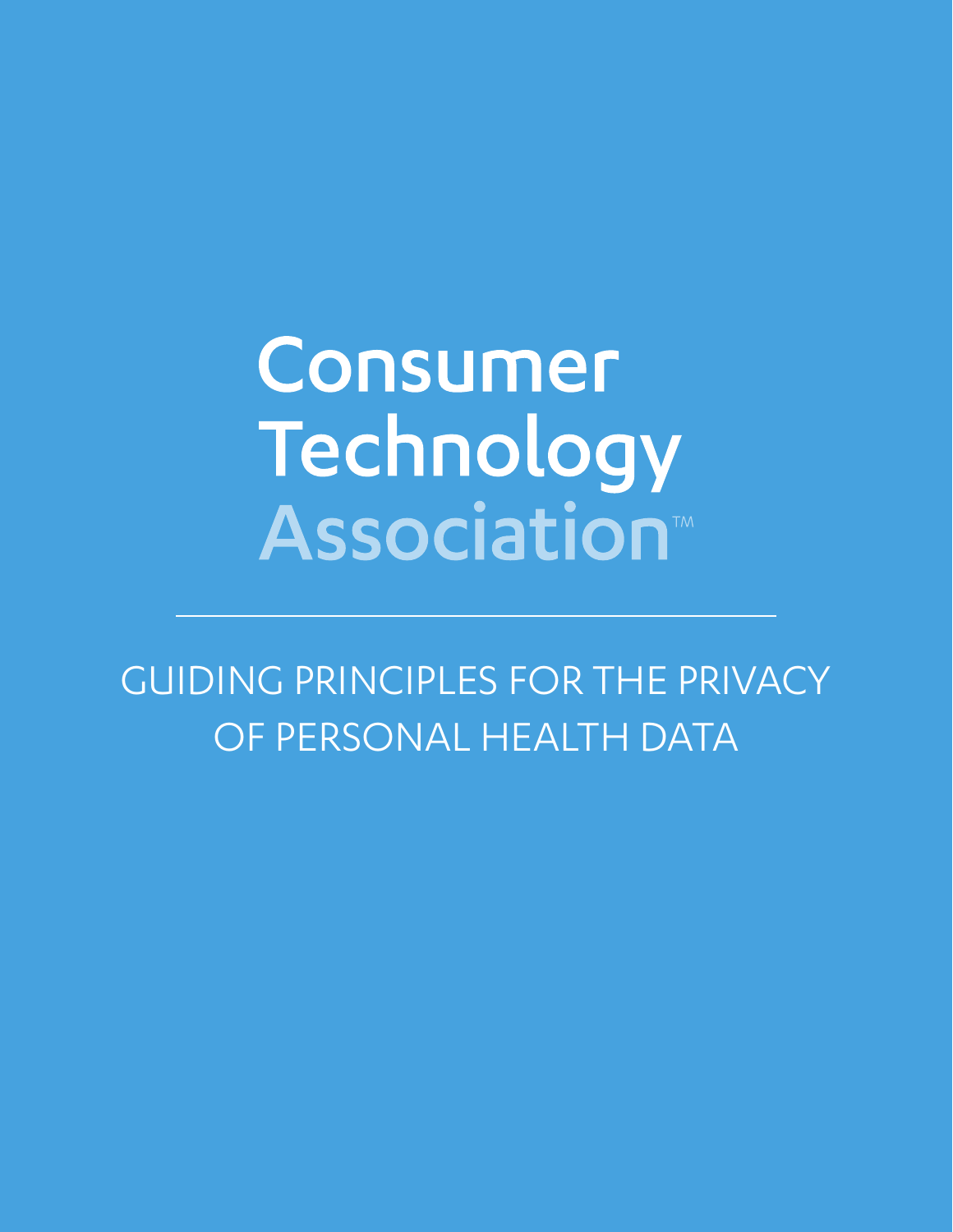# **Consumer Technology Association**<sup>®</sup>

# GUIDING PRINCIPLES FOR THE PRIVACY OF PERSONAL HEALTH DATA

#### Introduction

Personal health technologies continue to be one of the fastest-growing segments in the information and digital technology space. Now more than ever, consumers can obtain instant feedback on everything from their blood pressure to the patterns of their resting heart rate.

As consumer preferences and comfort with technology evolve, so too are company products and services. Innovative technologies like remote monitoring, artificial intelligence and machine learning, and digital therapeutics continue to transform health care and the ways that health care providers and consumers/patients use data to improve care coordination, diagnostic accuracy, and quality of care. Consumers have an increased desire to actively manage and monitor their health, and share their data with health care providers, applications, caregivers and family members.

The Consumer Technology Association ("**CTA®**" or "**we**") believes that collaboration among the health care sector, technology stakeholders and consumers can help drive better patient care and facilitate better coordination. The collection and sharing of health information is critical to improving the quality and safety of health care and advancing health care innovation that can improve the health and wellbeing of consumers. That said, CTA® recognizes legitimate consumer concerns regarding the privacy of their personal health data.

Companies in the personal health ecosystem understand that they must be good data stewards to maintain consumer trust. Consumers now expect that companies will provide the:

- Right to access their own data.
- Right to withdraw consent.
- Right to modify inaccurate data.
- Right to the portability of data.
- Right to information about how entities are sharing their data.
- Right to be forgotten.

With trust in mind, CTA® recommends that companies incorporate these Guiding Principles for the Privacy of Personal Health Data ("**Principles**") into their technologies and practices. Awareness of these Principles through a technology's development and deployment stages may help mitigate risks that consumers may perceive with respect to their personal health data.

We intend these Principles to be baseline recommendations. We want companies to retain flexibility on how to implement the Principles so they can account for differences in technology, products, and services. We also want companies to preserve control over how they communicate with their consumers. Consumer preferences and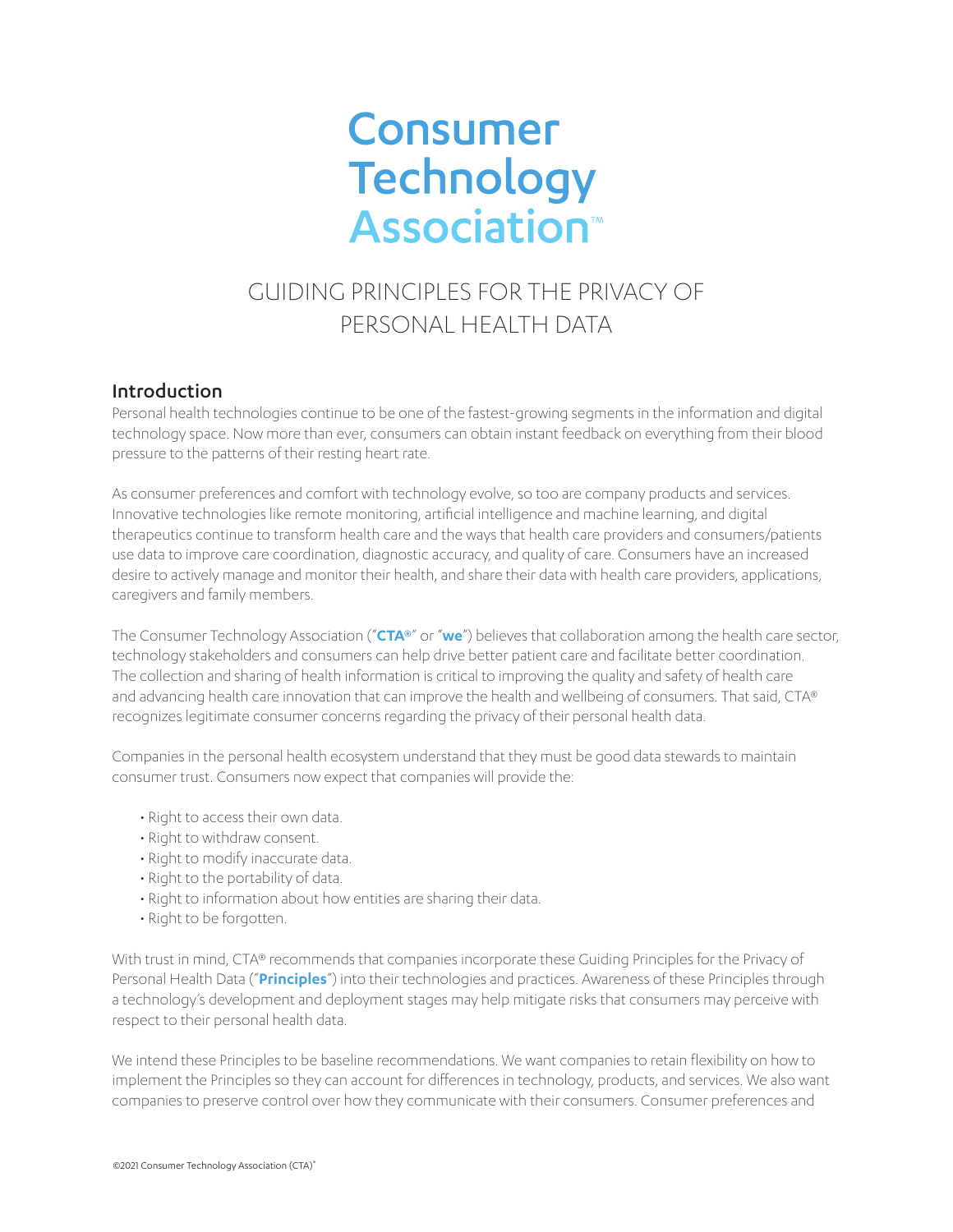#### **Consumer Technology** Association<sup>®</sup>

their comfort with technology will evolve, and a company's approach to communication should evolve, too. We encourage companies to maintain an ongoing dialogue with consumers to discuss the value of their technologies, as well as the privacy options they offer. We also encourage companies to understand their consumers' potential sensitivities about the use of their personal health data, taking into consideration any particular factors applicable to their technology and the kinds of data that they collect.

In these Principles, we use the term "personal health data" to refer to any data collected through personal health applications, monitoring devices, websites, and other digital or online tools that specifically relates to a consumer's health. Personal health data can refer to demographic information (such as a consumer's age, gender, and ethnicity), fitness information (such as a consumer's exercise activities or fitness abilities), and medical information (such as medical history, genomic data, vital signs, height, weight, and other physiologic parameters, and patient-reported outcomes).

### Scope

The Principles are:

- Voluntary, but companies may publicly commit or attest compliance with these Principles through their own marketing or promotional materials.
- Usable by any technology innovators, service providers, app developers and new-to-market companies in the personal health ecosystem who seek information about maintaining consumer privacy.
- Based on privacy concepts currently present and developing in U.S. law, while recognizing the importance and potential impact that international privacy laws have on U.S. companies.
- Offered to complement, not supplant, the applicable legal requirements and regimes with which companies need to comply.
- Applicable to personal health data but may also guide your practices with regard to consumer data that is not personal health data.
- Available to consumers so that they can learn about CTA®'s Principles and make informed choices about the apps and companies with whom they choose to interact.

# Privacy Principles

#### 1. Be **open** and **transparent** about the personal health data you collect and why.

Being open and transparent about your privacy practices help consumers make informed decisions about how they use your technology.

We recommend that you:

- Draft a Privacy Policy that explains how you collect, use, and share consumer data (including personal health data).
- Use a consumer-friendly or user-friendly format with clear, concise, and easy to understand language.
- Ensure that your Privacy Policy is accessible for the populations you serve, including providing the Policy in multiple languages and providing alternatives for consumers with disabilities like blindness.
- Post a link to your Privacy Policy in your mobile app and website where it is easily accessible to consumers before consumers provide their personal health data to you or create an account.

## A **Privacy Policy** is a method of communication information about how you collect, use, and disclose consumer data.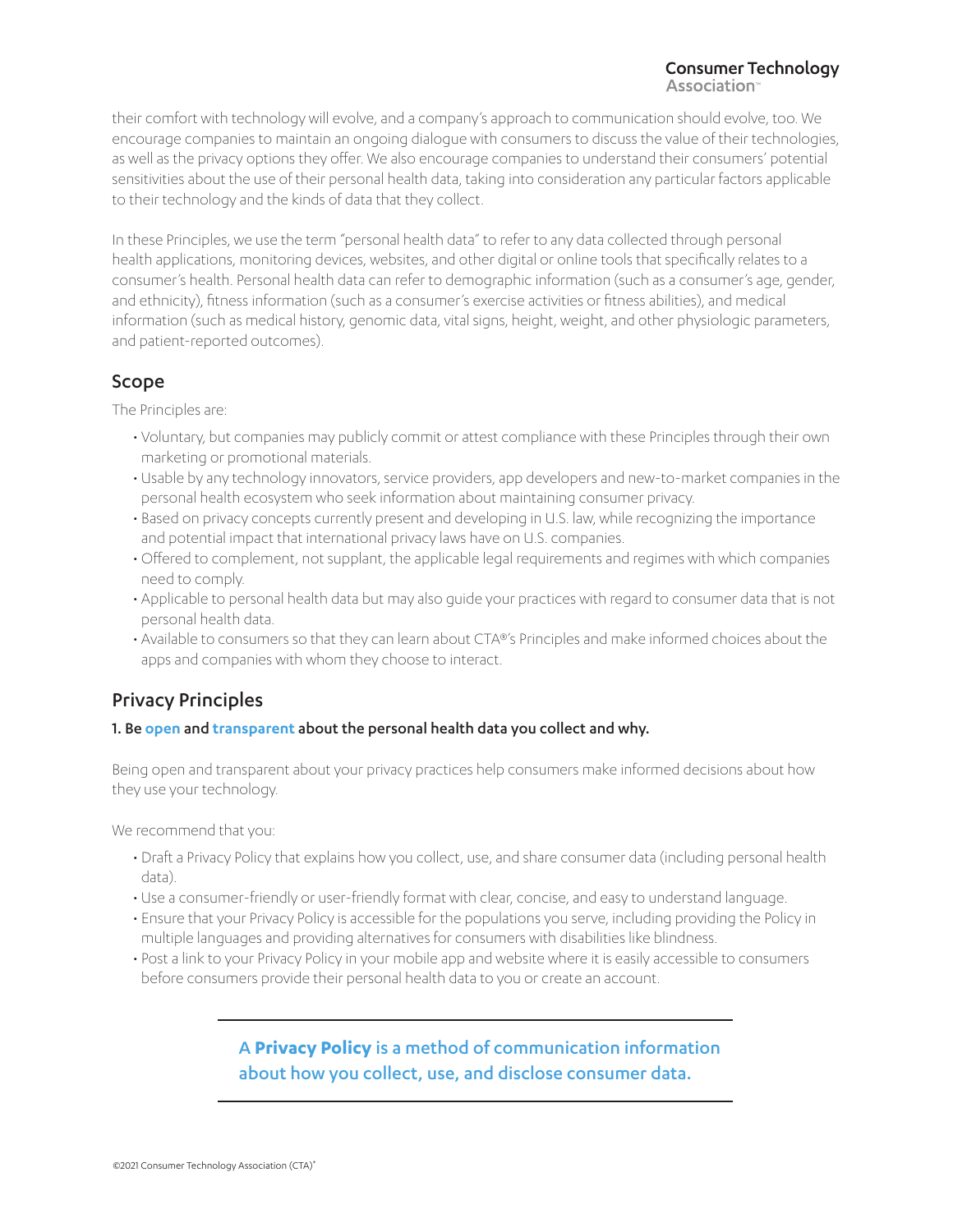- Review your Privacy Policy at least annually and when you make changes to your privacy practices.
- Proactively notify consumers of any changes to the Privacy Policy.
- Provide meaningful notice to, and obtain an acknowledgement from, consumers regarding updates (such as through a banner, pop-up, or electronic communication) that are material or otherwise affect their privacy rights.
- For mobile apps, provide a "short form" version of your Privacy Policy that is easy to read on smaller screens.

#### 2. Be **careful** about how you use personal health data.

While use of personal health data can provide you and your consumers with many benefits, you should guard against the possibility that such use could infringe on the privacy rights of consumers. You should use personal health data in ways that consumers would expect you to use it (given the anticipated purpose of the collection) and have requirements and safeguards in place to provide that all who process that personal health data abide by those same expectations.

We recommend that you:

- Minimize the personal health data you collect, use and disclose. You can use techniques such as anonymization or de-identification to minimize the privacy impact your practices have on consumers.
- Periodically review the process by which you anonymize or de-identify data.
- Be descriptive and clear about the purpose for which you are collecting, storing and using personal health data. Any activities not included in this description will be considered a secondary purpose.
- Use personal health data only for the purpose(s) for which you collected it. If you want to use personal health data for a secondary purpose, make sure that the secondary purpose is consistent with the initial purpose, or otherwise ensure that the consumer opts into the use of their personal health data for the secondary purpose; or ensure the secondary use occurs under another available pathway under applicable law.

# **Consent** should be a clear affirmative act that signifies a freely given specific, informed, and unambiguous indication of a consumer's agreement, such as a written statement, checking a box, or other clear, affirmative action.

- Put yourself in the consumer's shoes. Your use of personal health data should be in line with the consumer's expectations. Do not use personal health data in ways that are unexpected, unjust or deceptive to consumers, such as ways that are not clearly disclosed in your Privacy Policy.
- Obtain consent or have a robust opt-in system for the use of personal health data and other personally identifiable information involving third parties.
- Allow consumers to withdraw their consent or opt-in and ensure the process to withdraw is easy to understand and execute.
- If the data will be used for purposes of clinical research, you must obtain the appropriate informed consent as required under applicable law.
- Perform Privacy Impact Assessments. There are publicly available templates that can get you started, but we recommend customizing them for your specific needs. From a compliance perspective, however, it is advisable for a third party to perform the Privacy Impact Assessment.

A **Privacy Impact Assessment** is an analysis of how personally identifiable information is collected, used, shared, and maintained. The purpose of a PIA is to demonstrate that you have consciously incorporated privacy protections throughout the development life cycle of a system, program or process.

©2021 Consumer Technology Association (CTA)®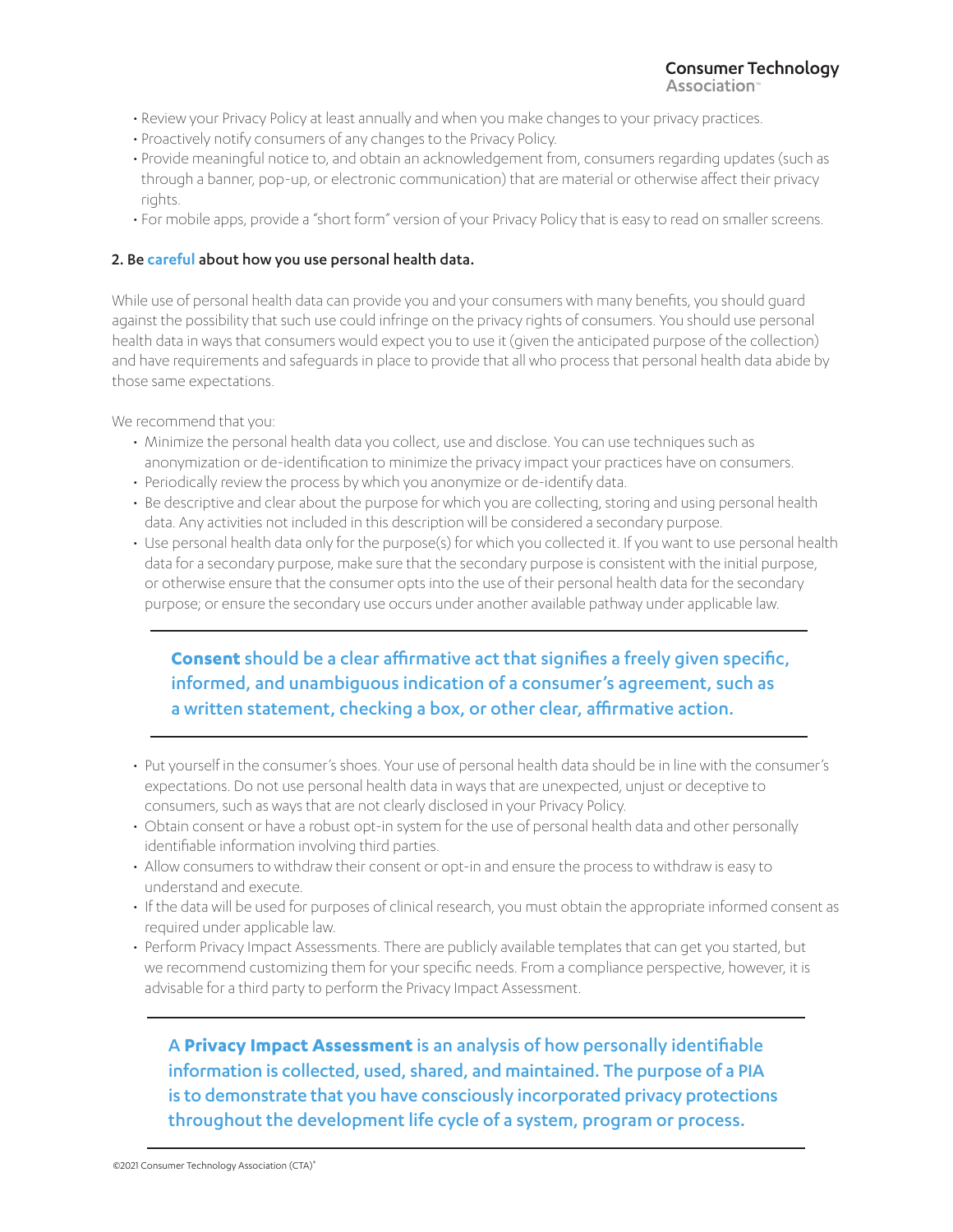#### **Consumer Technology** Association<sup>®</sup>

- If using algorithms or automated solutions to assist in human care decisions, provide a clear description of what is being predicted and what is the expected output of the algorithm or automated solution. You should comply with responsible AI practices (such as the ANSI/CTA Standard *The Use of Artificial Intelligence in Health Care: Trustworthiness ANSI/CTA-2090*)
- Periodically review algorithms and automated decisions to confirm that they are applied fairly and without prejudice to certain classes of consumers.
- Keep personal health data only as long as you need it and destroy it securely once it is no longer needed.

#### 3. Make it easy for consumers to **access** and **control** the sharing of their personal health data and **empower** them to do so.

Consumers should have the ability to access and control the sharing of their personal health data. This will enable consumers to take steps to communicate their preferences about how their data is used and shared in order to protect their privacy. You should also take steps to help consumers be empowered to exercise their choices.

We recommend that you:

- Give consumers the right and the means to access and modify their personal health data.
- Build consumer-facing privacy settings into your technology so that consumers can communicate their privacy preferences to you in real time.
- Consider adopting emerging technologies that would enhance the consumer's ability to access and control their personal health data.
- Make the settings easy to find and easy to use, such as toggles or check boxes placed in a clearly labeled menu (e.g., Privacy Dashboard or Privacy Settings).
- Honor other privacy rights provided by the laws applicable and relevant to you, such as the right to deletion, portability, or objection.

#### 4. Build strong **security** into your technology.

Respecting the privacy of consumers means protecting the data you maintain about them. You should implement administrative, technical and physical safeguards that are appropriate to the type of personal health data you collect, process and store. When determining what is appropriate, you should consider the size, scope and type of business, the number of available resources, and the amount of stored data.

We recommend that you:

- Perform information security risk assessments to identify and assess reasonably foreseeable internal and external risks to the security, confidentiality, and/or integrity of documents or records containing personal health data. From a compliance perspective, however, it is advisable for a third party to perform these assessments.
- Work closely with your information technology and information security teams to determine what measures are appropriate for the type of personal health data you collect.
- Periodically review your cybersecurity policies to ensure they meet current standards which tend to evolve quickly.
- Use encryption technology to protect personal health data that is sensitive in nature while at rest and in transit.

# **Encryption** is the process of encoding information in such a way that only authorized parties can access it. Encryption does not itself prevent interference, but denies the readable content to those who are not autorized to access it.